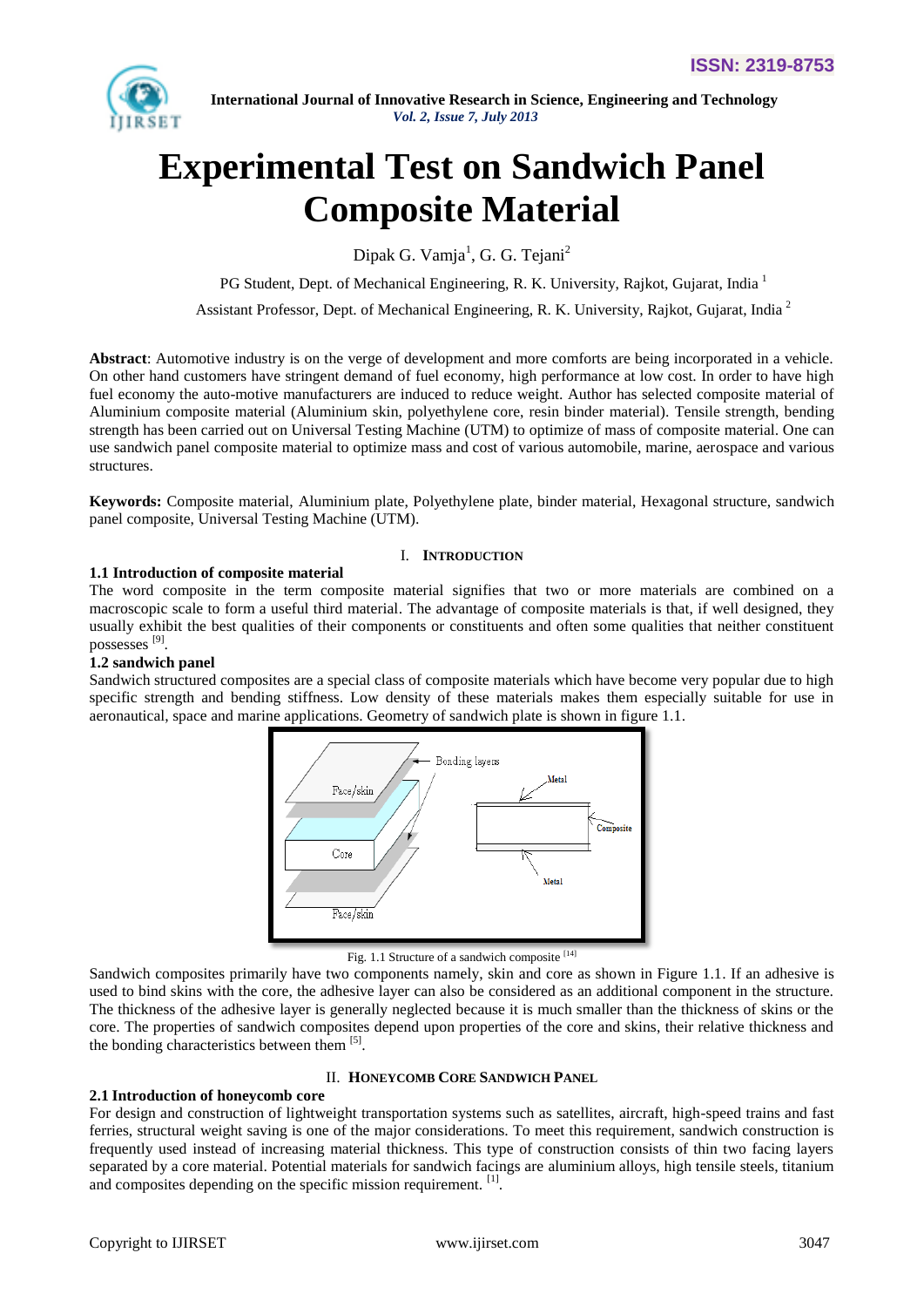



#### **2.2 Definition of the unit cell**

This unit cell is a hexagonal cell. In fact, with a hexagonal cell, it is possible to describe the entire honeycomb core. The periodicity of the structure is used here. In the second time, the unit cell is built up with one quarter of one central wall and one quarter of one inclined wall. This reduction in the size of the cell to be studied is because of the different symmetries<sup>[8]</sup>.



Fig. 2.2 Geometrical parameters for honeycomb core [8]

Figure 2.2 show the construction of unit cell of polyethylene sheet. As shown in figure the vertical wall thickness of hexagon is 10mm, and thickness of inclined face is 5mm, angle between two walls is 60°, length of inclined wall and vertical is 20mm, and total height of the hexagon cell is 40mm,and thickness of the polyethylene sheet is 4mm.



Fig. 2.3 Unit cell of polyethylene sheet

Figure 2.3 show the construction of unit cell of specimen polyethylene sheet. As shown in figure 2.3 the vertical wall thickness of hexagon is 10mm, and thickness of inclined face is 5mm, angle between two walls is 60°, length of inclined wall and vertical is 20mm, and total height of the hexagon cell is 40mm,and thickness of the polyethylene sheet is 4mm.

#### III. **MATERIAL SELECTION FOR SANDWICH PANEL**

#### **3.1 Aluminium composite Panel**

Aluminium is a very versatile metal, touches every aspect of our lives, from aircrafts to Automobiles, from power cables to foils, aluminium can be fashioned into myriad shapes in a variety of applications and lately the building industry has caught the fancy of the versatility and Performance of the material.

Table 3.1 MATERIALS PROPERTY OF ALUMINIUM AND STEEL<sup>[15]</sup>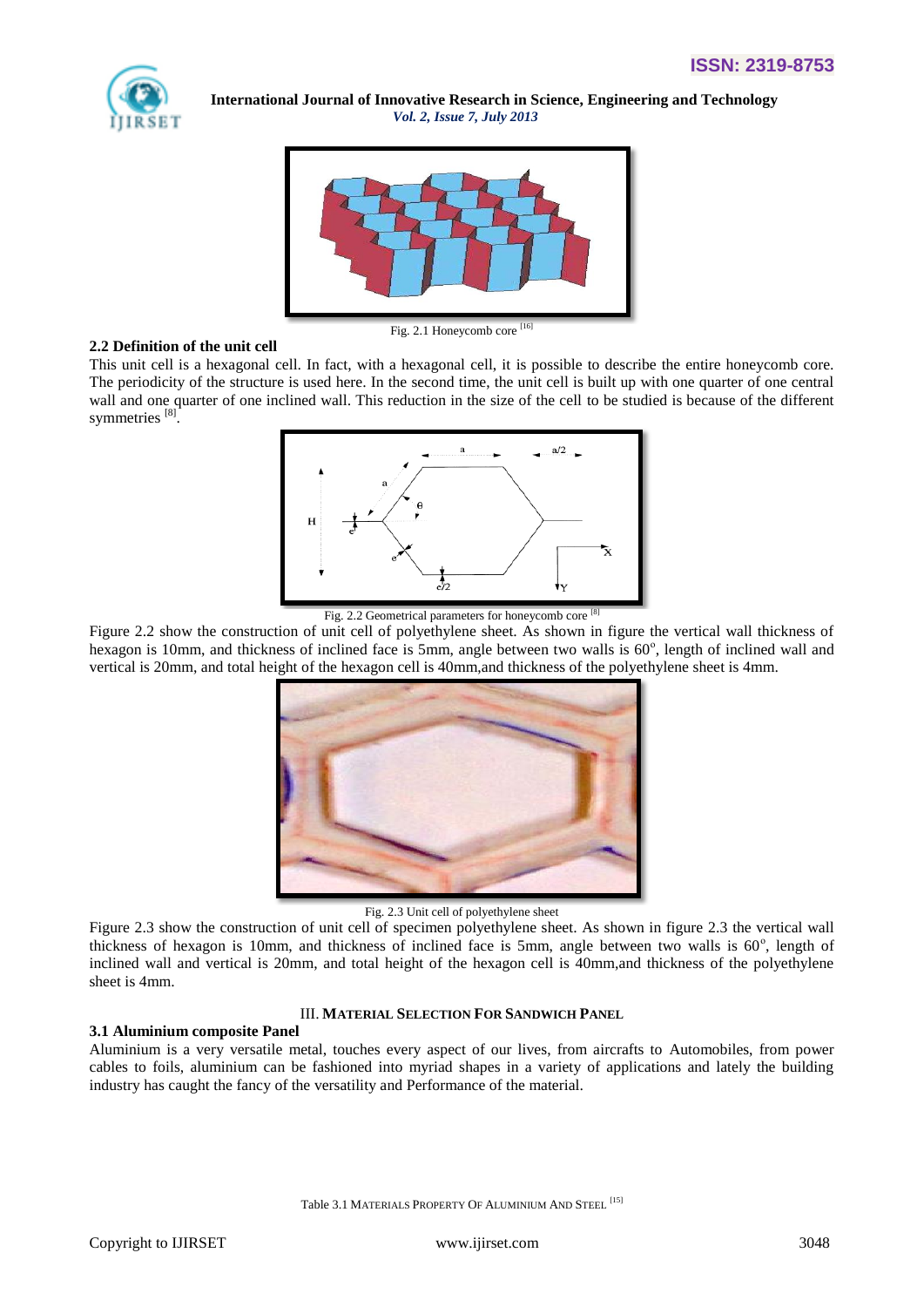

| <b>Properties/materials</b>                  | <b>Aluminium</b>    | <b>Steel</b>         |
|----------------------------------------------|---------------------|----------------------|
| <b>Stiffness N/m</b>                         | $22.9 \times 10^3$  | $22.65 \times 10^3$  |
| Density $kg/m3$                              | 2700                | 7800                 |
| Weight                                       | Low                 | high                 |
| Young modulus of elasticity N/m <sup>2</sup> | $70000 \times 10^6$ | $210000 \times 10^6$ |
| Shear modulus $N/m^2$                        | $27000 \times 10^6$ | $81000 \times 10^6$  |
| Poisson ratio                                | 0.33                | 0.3                  |
| Co-efficient of thermal expansion l/K        | $23 \times 10^{-3}$ | $12 \times 10^{-3}$  |
| <b>Corrosion resistance</b>                  | High                | Low                  |
| <b>Ductility</b>                             | High                | Low                  |
| <b>Recyclability</b>                         | Very good           | Good                 |
| Cost                                         | High                | Low                  |

Aluminium products are more commonly used in the construction of Buildings as composite panels in wall claddings, curtain walling, and roofing. Aluminium is an energy intensive material.

#### **3.2 Polyethylene Sheet**

CD case made from general purpose polystyrene (GPPS) and high impact polystyrene (HIPS) Disposable polystyrene razor. Polystyrene (PS) is economical, and is used for producing plastic model assembly kits, CD, "jewel" cases, license plate frames, and many other objects where a fairly rigid, economical plastic is desired. Production methods include thermoforming and injection moulding.

| <b>Mechanical Property</b> | <b>Units</b>      | <b>General Purpose Polystyrene</b> |
|----------------------------|-------------------|------------------------------------|
| <b>Tensile strength</b>    | MN/m <sup>2</sup> | 34.5-48.3                          |
| <b>Elongation at break</b> | $\%$              | $20 - 30$                          |
| <b>Modulus in tension</b>  | MN/m <sup>2</sup> | 2000-3000                          |
| <b>Impact strength</b>     | J/m               | 37-59                              |
| <b>Flexural strength</b>   | MN/m <sup>2</sup> | 48.3-75.8                          |
| <b>Deflection</b>          | in                | $0.15 - 0.35$                      |
| <b>Hardness</b>            | Rockwell scale    | M45-M60                            |

| Table 3.2 MATERIALS PROPERTY OF POLYETHYLENE CORE <sup>[15]</sup> |
|-------------------------------------------------------------------|
|-------------------------------------------------------------------|

## **3.3 Binder materials and its property**

The choice of a resin system for use in any component depends on a number of its characteristics, with the following probably being the most important for most com-posited structures [9].

Resin use in sandwich panel is Epoxy resins because two important mechanical properties of resin system are tensile strength and stiffness. Epoxy based laminates tend to show very good fatigue resistance when compared with both polyester and vinyl ester, this being one of the main reasons for their use in aircraft structures.

### IV.**EXPERIMENTAL SET-UP FOR TENSILE TEST AND RESULT**

#### **4.1 Tensile test of composite material**

Two type of shape consider for tensile test, without hexagonal construction of inner core material simple or solid polyethylene sheet or plate is used, and with hexagonal construction hexagonal shape of polyethylene composite plate were used.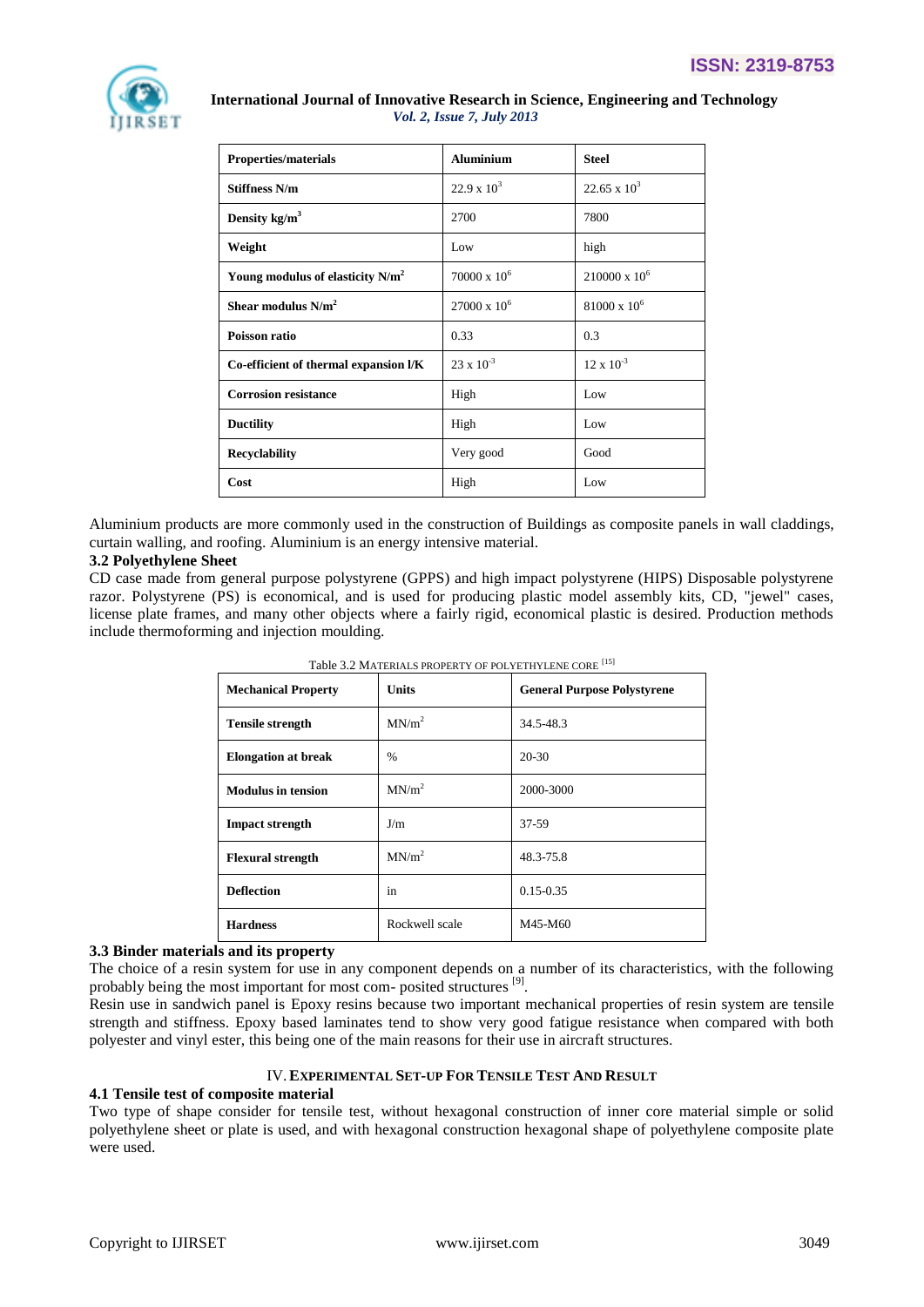

|  |  |  | Table 4.1 SAMPLE SIZE AND MASS FOR TENSILE TEST |
|--|--|--|-------------------------------------------------|
|--|--|--|-------------------------------------------------|

| <b>Material</b> | <b>Structure</b> | <b>Size</b>                                    | Weight             |
|-----------------|------------------|------------------------------------------------|--------------------|
| Polyethylene    | Simple           | $Length=84mm$<br>$Height=133.5mm$<br>Width=6mm | 135.6gm            |
| Polyethylene    | Hexagon          | $Length=84mm$<br>$Height=133.5mm$<br>Width=6mm | 82.4 <sub>gm</sub> |

Size of composite material is same for both without hexagonal composite material and with hexagonal composite material shown in table 4.1, and the structure of inner core material is different like without hexagon shape. In hexagonal composite material we get **39.23%** reduction of weight.



Fig. 4.2 Composite material with hexagon

Figure 4.1 shows composite material used for tensile test is without hexagonal structure and figure 4.2 shows composite materials used for tensile test is with hexagonal structure.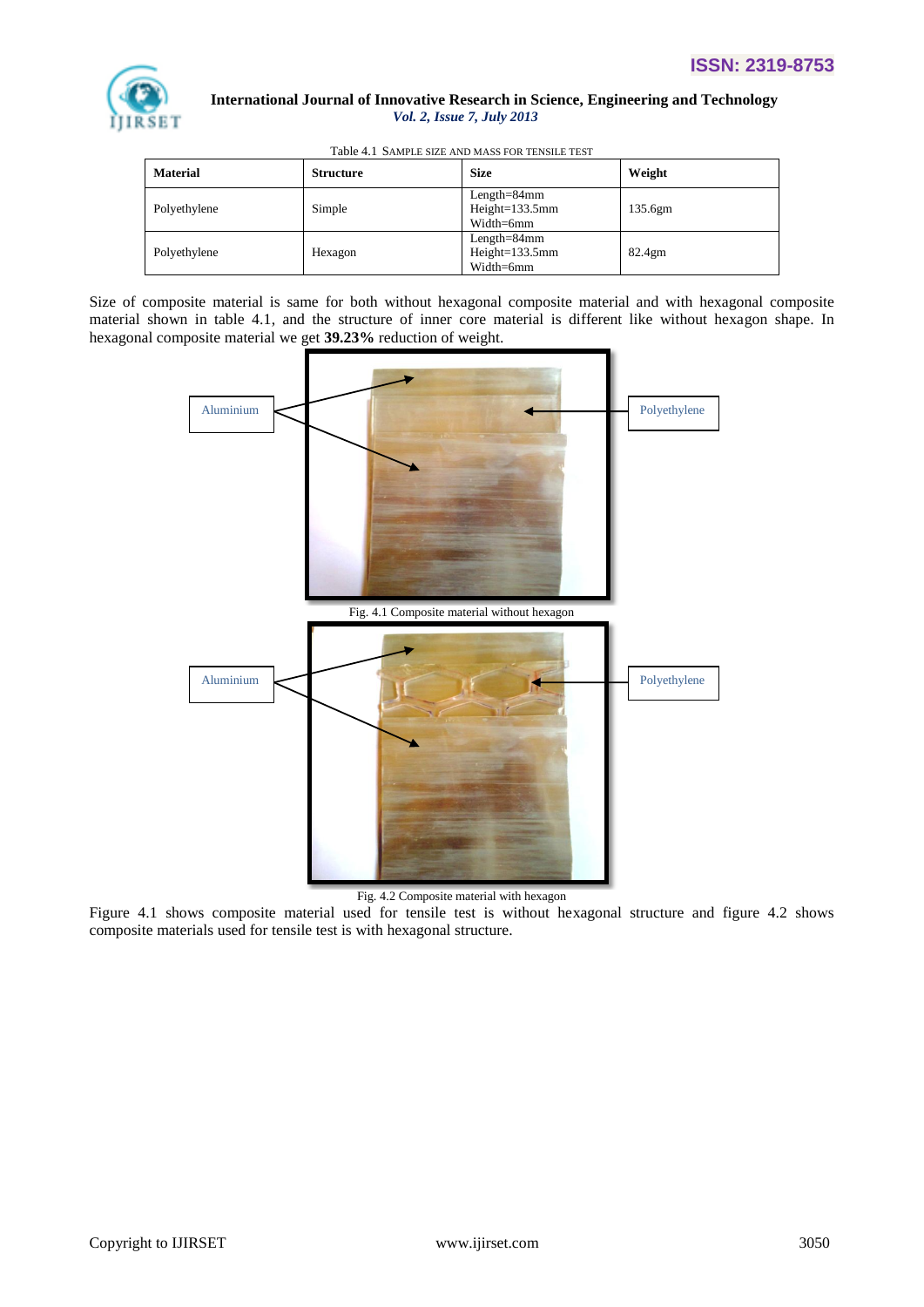



Fig. 4.3 Experimental set-up for tensile test

Figure 4.3 shows tensile set-up fix the test piece of composite in between jaws of the universal testing machine Tensile stress capacity, all results and graph is generated in UTM.

#### **4.2 Tensile test of composite material**

#### **Tensile test of composite material without hexagon structure**







Fig. 4.5 Tensile result generated by UTM (composite material with hexagon)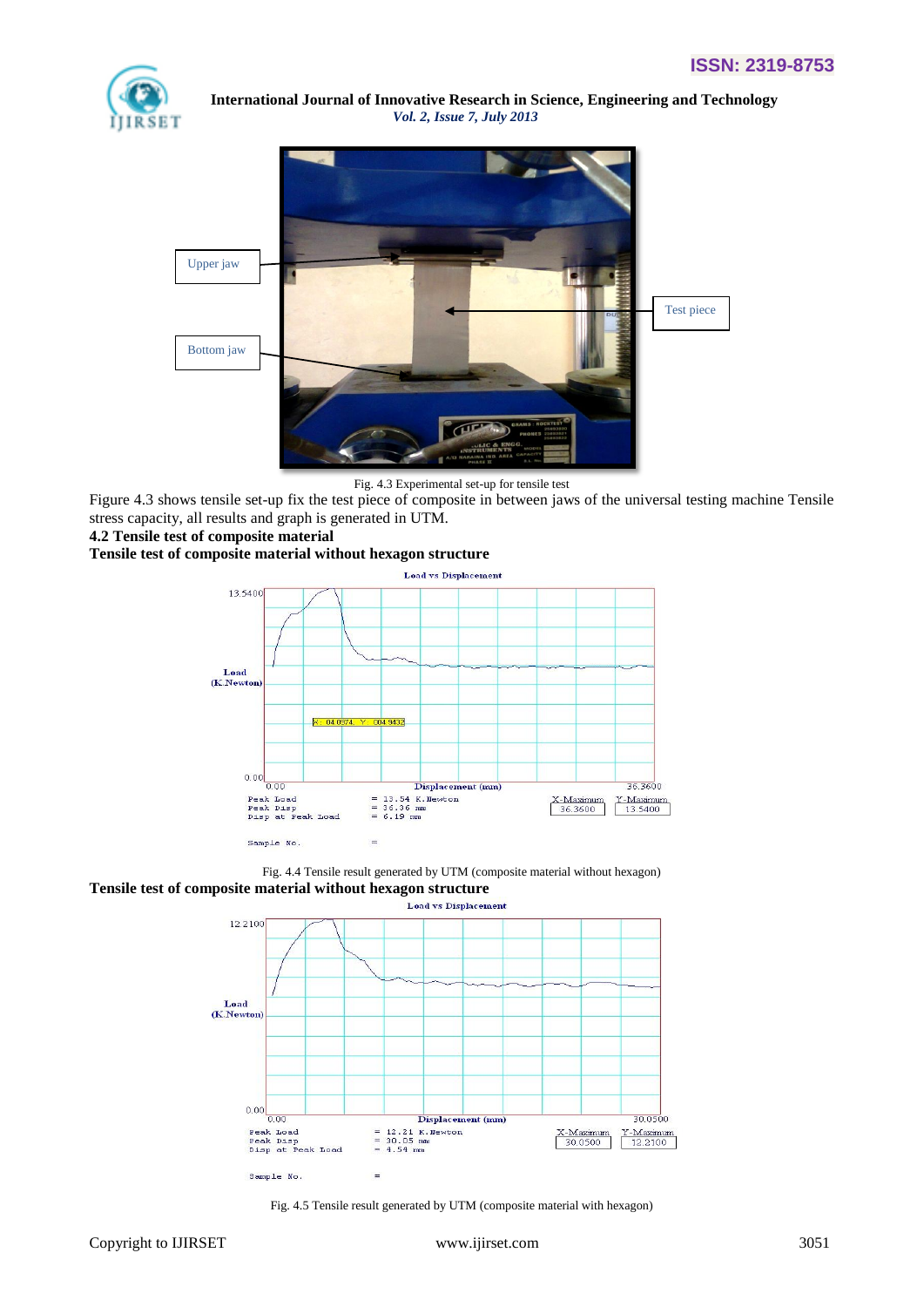

Result of tensile test with hexagon structure is shown on figure 4.5. Figure shows composite material with hexagon structure is break at 12.21 KN, and displacement at maximum load is 4.54 mm. Peak load and displacement is highlight in result table of tensile of composite material with hexagon.

#### **Comparison of tensile test with hexagon and without hexagon structure**



Fig. 4.6 Comparison of tensile test result

Figure 4.6 shows displacement verses load graph is shown, as shown in figure peak load 13.54 KN indicate the tensile test result of sandwich panel composite material without hexagonal structure, and 12.21 KN indicate the tensile result of sandwich panel composite material with hexagonal.

#### V. **EXPERIMENTAL SET-UP FOR BENDING TEST AND RESULT**

#### **5.1 Bending test of composite material**

| Table 5.1 SAMPLE SIZE AND MASS FOR BENDING TEST |  |  |
|-------------------------------------------------|--|--|
|                                                 |  |  |

| <b>Material</b> | <b>Structure</b> | <b>Size</b>                                        | Weight             |
|-----------------|------------------|----------------------------------------------------|--------------------|
| Polyethylene    | Simple           | $Length = 225mm$<br>$Height=6mm$<br>$Width=105$ mm | 133.6gm            |
| Polyethylene    | Hexagon          | $Length = 225mm$<br>$Height=6mm$<br>$Width=105$ mm | 81.4 <sub>gm</sub> |

Size of composite material is same shown in table 5.1, and the structure of inner core material is different like without hexagon shape. In hexagonal composite material we get **39.08%** reduction of weight.



Fig. 5.1 Experimental set-up of bending test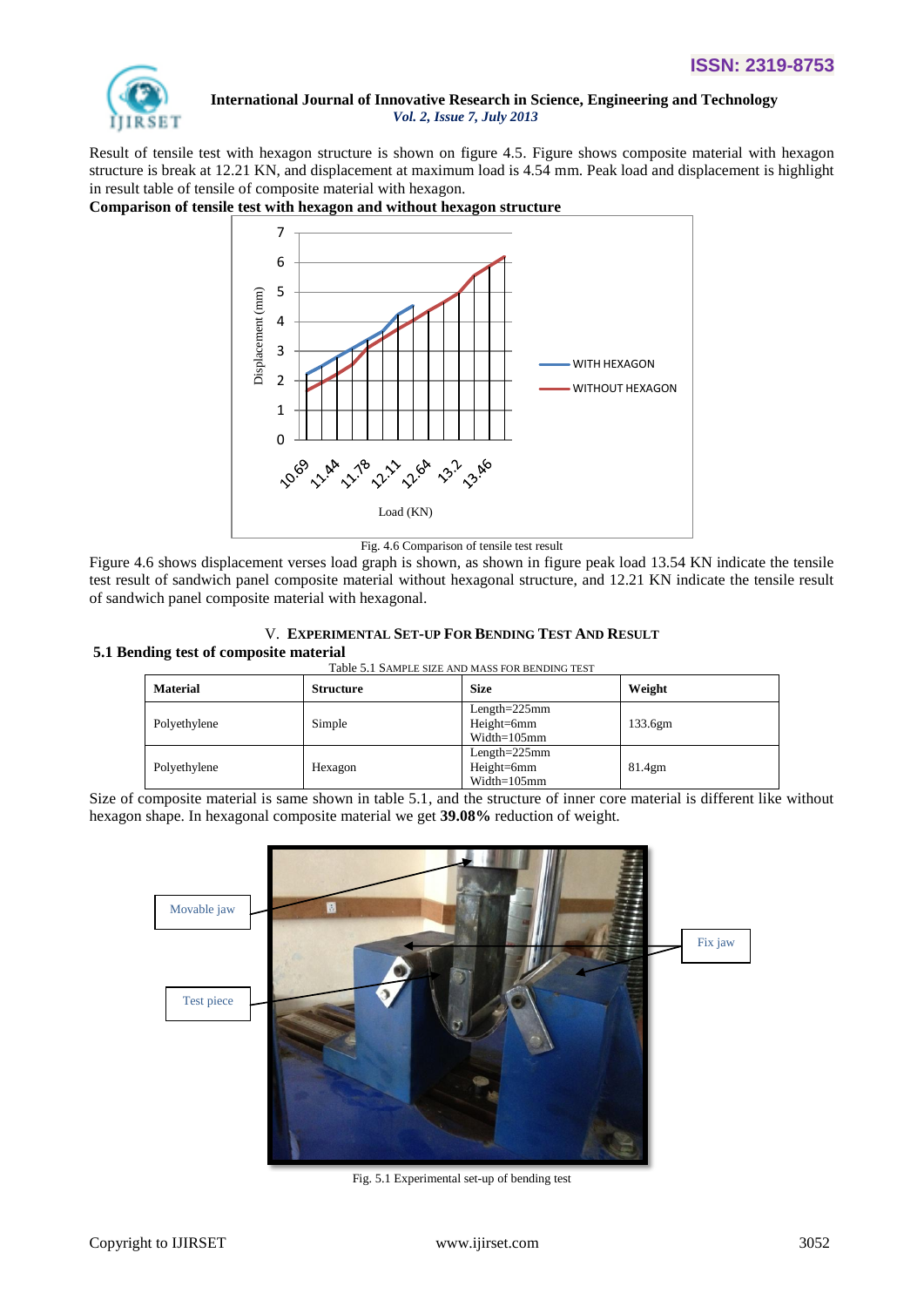

#### **5.2 Bending test of composite material**

There are two types of sandwich panel composite material is consider for bending test sandwich panel composite material without hexagonal structure and sandwich panel composite material with hexagonal structure of core material. **Bending test of composite material without hexagon structure**



Fig. 5.2 Bending result generated by UTM (composite material without hexagon)

Figure 5.2 shows without hexagonal structure composite material maximum load sustain 14.47 KN. And at peak load displacement is 60.45 mm. Peak load and displacement is highlight in result table of bending of composite material without hexagon.

#### **Bending test of composite material with hexagon structure**



Fig. 5.3 Bending result generated by UTM (composite material with hexagon)

Figure 5.3 shows with hexagonal structure composite material maximum load sustain 13.92 KN. And at peak load displacement is 48.16 mm. Peak load and displacement is highlight in result table of bending of composite material with hexagon.

#### **Comparison of bending test with hexagon and without hexagon structure**